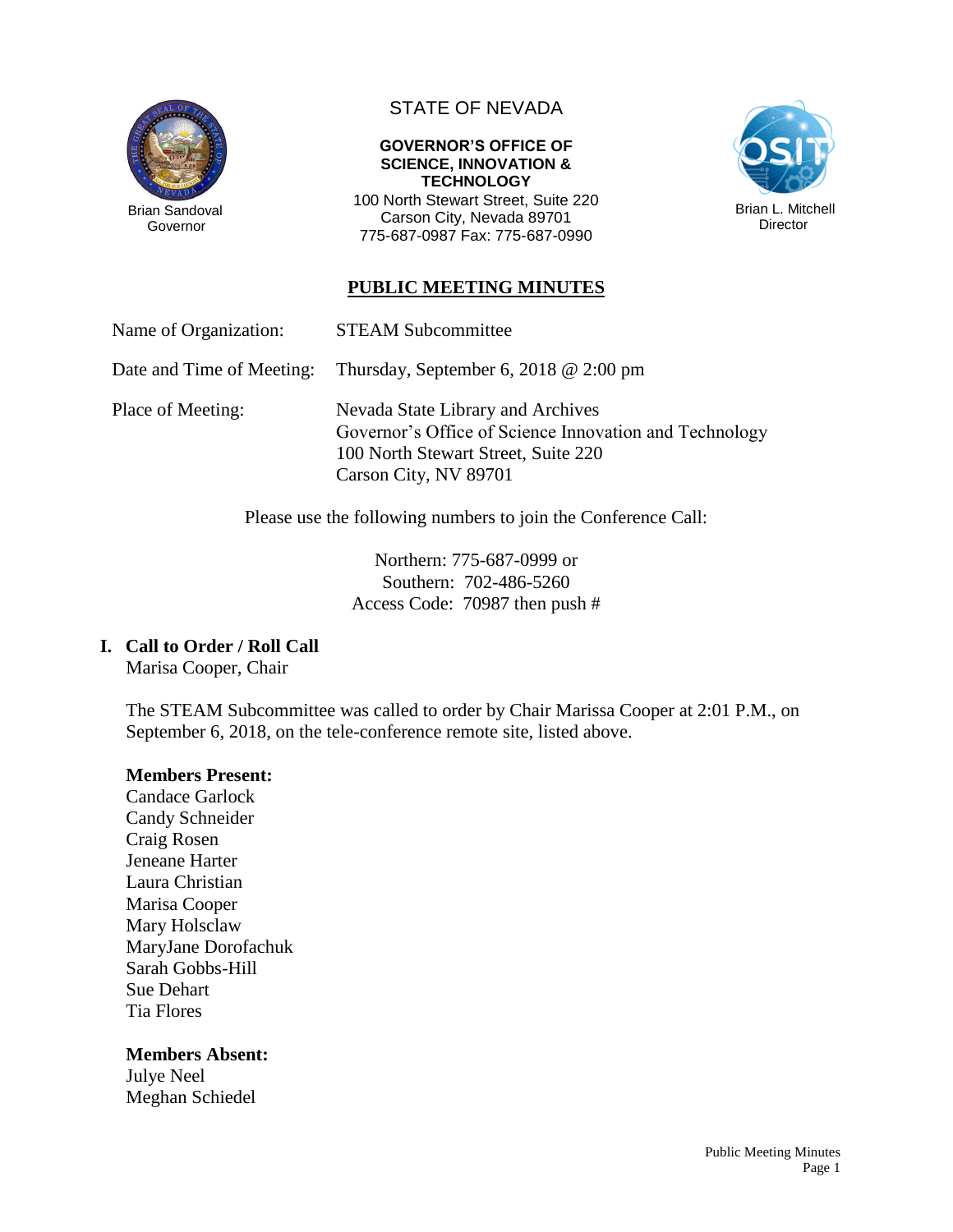**Guests Present:** None

# **Staff Present:**

Brian Mitchell Debra Petrelli Tracey Gaffney

**II. Public Comment** (No action may be taken upon a matter raised under public comment period unless the matter itself has been specifically included on an agenda as an action item.) Marisa Cooper, Chair

There was no public comment.

**III. Welcoming Remarks and Announcements** Marisa Cooper, Chair

Chair Cooper welcomed everyone back since the summer break.

**IV. Approval of the Minutes from the May 25, 2018 STEAM Subcommittee** (For possible action)

Marisa Cooper, Chair

Chair Cooper asked if there were any corrections to the May 25, 2018 Minutes as written. None were made. Ms. Schneider made a motion to approve the Minutes of May 25, 2018, as written. Ms. Harter seconded the motion. The motion passed unanimously.

**V. Discussion on the STEAM Paper** (For possible action) Marisa Cooper, Chair

Chair Cooper said last week she attended the STEM Advisory Council's meeting and presented the STEAM white paper for endorsement by the council. She commented she received positive feedback and the overall document was approved for ratified by the council. She added she will make a few minor edits and it will be ready for distribution. She asked if this document will have an official designated location. Mr. Mitchell responded the official home of the document would be on the OSIT website's STEM Advisory Council's webpage, as well as on the STEAM subcommittee webpage for anyone to reference. He also suggested that subcommittee members send out either a pdf of the document or the link to the website: [http://osit.nv.gov/STEM/STEAM\\_Subcommittee/.](http://osit.nv.gov/STEM/STEAM_Subcommittee/) He said the document can also be posted to any member of the subcommittees' websites.

## **VI. Discussion on the STEAM Conference and Possible Other Future Projects to Include the Survey of Statewide Arts Education** (For possible action) Marisa Cooper, Chair

Chair Cooper announced that an immense amount of progress has been made regarding the Nevada STEAM Conference, and after much deliberation and review of the survey data collected, as well as response to the event, it was determined to hold the next Nevada STEAM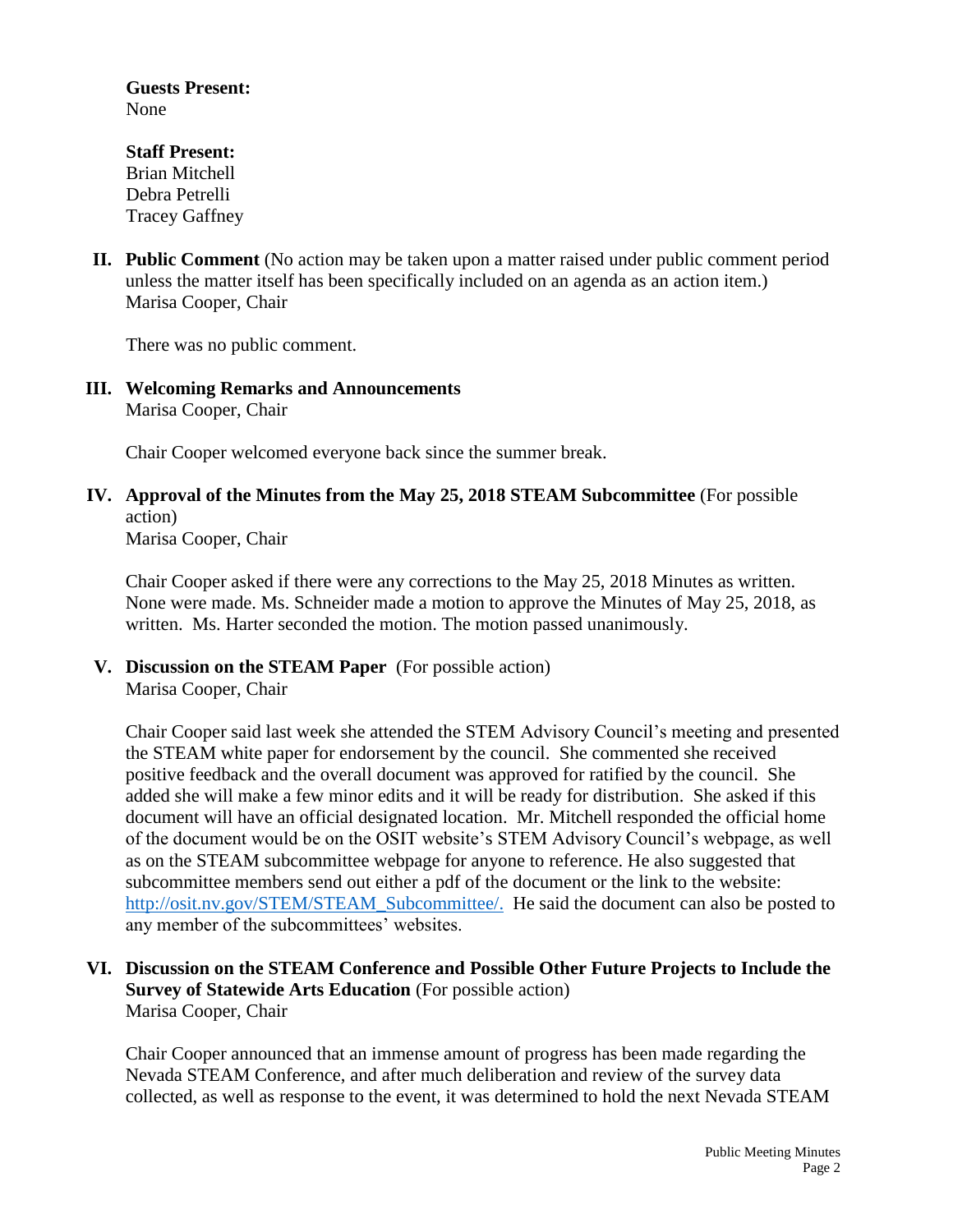Conference at the Nevada Museum of Art. She said in addition to that, a series of regional events are being held throughout the state with the goal of better supporting communities of teachers across the state of Nevada. She said an event is being held in Elko on October 16, 2018 at the Elko Conference Center, and she would very much appreciate seeing members of this subcommittee participate in that event. She thanked Ms. Flores and Ms. Dorofachuk, who both received good feedback and resources to help make that event take place in October. She commented there is a new Superintendent in Elko, Todd Pehrson, and he strongly supports STEAM education in the Elko County School District.

Mr. Rosen commented on the Southern Nevada STEAM Symposium taking place February 23, 2019. He said a group of influential people convened to bring the event together to include the University of Nevada, Las Vegas (UNLV), Discovery Museum Las Vegas, The Nevada Museum of Art, Desert Research Institute (DRI), and the Smith Center of Performing Arts have all started having planning meetings. He said he also has had a meeting with Cirque du Soleil in Las Vegas who is very excited about joining this planning team. He said there will be a similar theme to the STEAM Conference, but with a different twist. He said they will be exploring audio animatronics and the entertainment industry, with a focus on robotics. Chair Cooper said this will be a great gateway to the big statewide Nevada STEAM Conference on February 2, 2019, with some of the same themes and issues around the future of STEAM and leveraging new technology.

Chair Cooper commented there is funding in place that can be used to travel teams of teachers from every district in the state to the Nevada STEAM Conference on February 2, 2019. She said the goal is to make the Nevada STEAM Conference a statewide event with the participation of teachers from every corner of Nevada, and start talking about the next iteration of STEAM in the state. She added that two keynote speakers have been secured, similar to last year's STEAM Conference. She said one speaker is more experienced on the science-side and one speaker more experienced on the arts-side, which will complement each of them. She said the morning keynote speaker is Dr. Beth Rattner, Executive Director of the Biomimicry Institute, which is using major to inspire innovation in design, and is an interdisciplinary organization running K-12 design charts across the country leveraging major to inspire innovations. She said the afternoon keynote speaker is Dr. Jane Davison, an art history professor at the University of Nevada, Reno (UNR), who recently published a book on a history of paleontology of illustration, and will be talking about the way art and history influenced past practices in paleontology and natural history as a whole. She commented that the format for workshops at the upcoming STEAM conference will be slightly changed by only having two-hour, hands-on workshops. She said Sierra Nevada Journeys will be presenting biomimicry workshops and there will be an illustrator from the CDC. She added a major exhibition is currently being mounted on John James Audubon, featuring future and contemporary artists that were inspired by his work, but leveraging new technology. She said she will have planning documents very soon to start sharing with members of the subcommittee.

Ms. Flores asked what the capacity is for teachers attending and whether a conference pricepoint has been decided. Chair Cooper responded that for the Nevada STEAM Conference in Northern Nevada, 250 teachers is the cap, which is approximately 100 teachers over what registered last year, and 50 more various people then attended last year, thereby increasing both the number of teachers and the overall capacity. The cost of the conference is approximately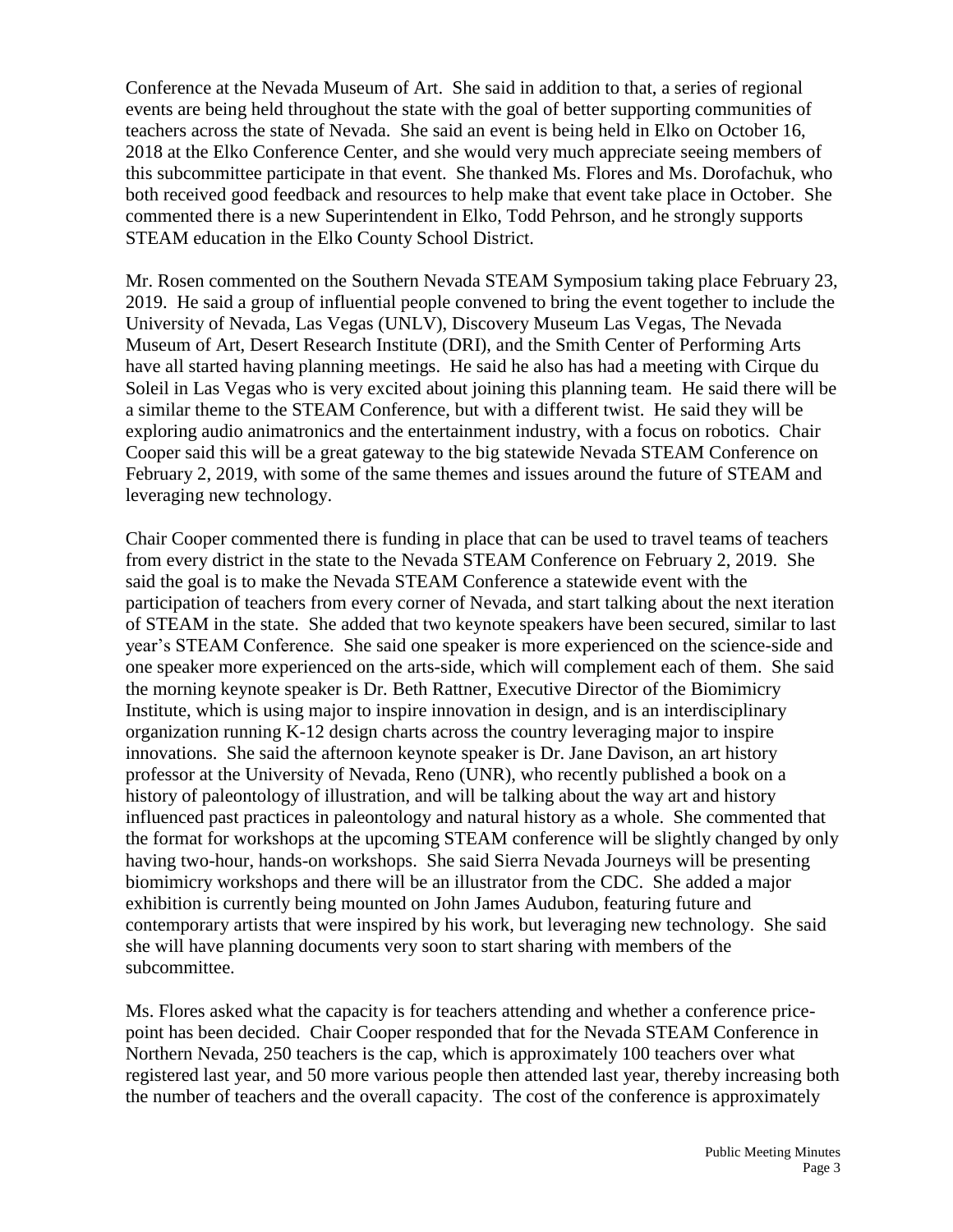\$108,000 in which a substantial amount of funding has already been secured, but any additional financial support for the event is welcome. Mr. Rosen said 200 to 300 teachers are expected to attend the Southern Nevada STEAM Symposium. Chair Cooper added the event in Elko is expecting approximately 65 people, with approximately 30 being teachers, and added that this event is more about community support, and administrative support to include industry and workforce development.

Ms. Schneider asked how they were marketing to teachers across the state for the conference, and whether there is a way to create a certain number of teams to attend rather than advertise to individual teachers, and without requesting they attend only certain events. Chair Cooper said all three of these events; The Nevada STEAM Conference, the Southern Nevada STEAM Symposium and the Eastern Nevada Elko event all live on the NVSTEAM.org website, which makes it clear they are all satellites of each other and all support the same message. She said for the Nevada STEAM Conference, she has set aside tickets for a team from every Nevada school district, with only a portion of tickets will be available for teachers to register online. She added if any tickets are left, she will release them back to the public. She suggested the subcommittee do some legwork by finding a point of contact in each of the school districts and asked for suggestions on how that might be accomplished.

Mr. Rosen asked when the registrations for the Southern Nevada event should become live and whether there is a specific date. Chair Cooper suggested a minimum of two and one-half months prior to the event, which would be in the next 6-8 weeks in order to go through design and web-hosting services. She added that mid-November would be ideal.

Ms. Dorofachuk offered assistance in contacting various school districts since she is currently doing outreach work in most of the school districts and asked for details of each event.

Mr. Mitchell offered the support of OSIT to also distribute information on these events.

Ms. Flores asked whether they are still searching for hands-on workshops for any of the events. Chair Cooper responded that for the most-part the workshops are locked in, but if anyone has a good contact they feel should be on the radar, to please contact her with that information. Mr. Rosen commented the Southern Nevada Symposium is still open for workshop submissions.

Chair Cooper said that in past meetings the subcommittee had discussions on a statewide survey of arts education and asked for any comments on that subject. Ms. Flores said, in February and March, the Sierra Arts Foundation, through a grant, were able to get an intern to go statewide with a survey and determine what arts are offered in high school in all disciplines, as well as in middle and elementary schools. She said they will also be looking at elementarylevel report cards for a grade in the arts, thereby not assuming arts are being provided only because it is listed on the report card. She said through this process they have been able to identify whether there is an actual certified art teacher in the school. She added the goal is to complete this project by February 2019. Chair Cooper commended Ms. Flores on this undertaking. Mr. Rosen agreed and pointed out that any of their findings will definitely help to guide this subcommittee. Chair Cooper offered the support of the subcommittee to assist in any way with Sierra Arts Foundation in this process.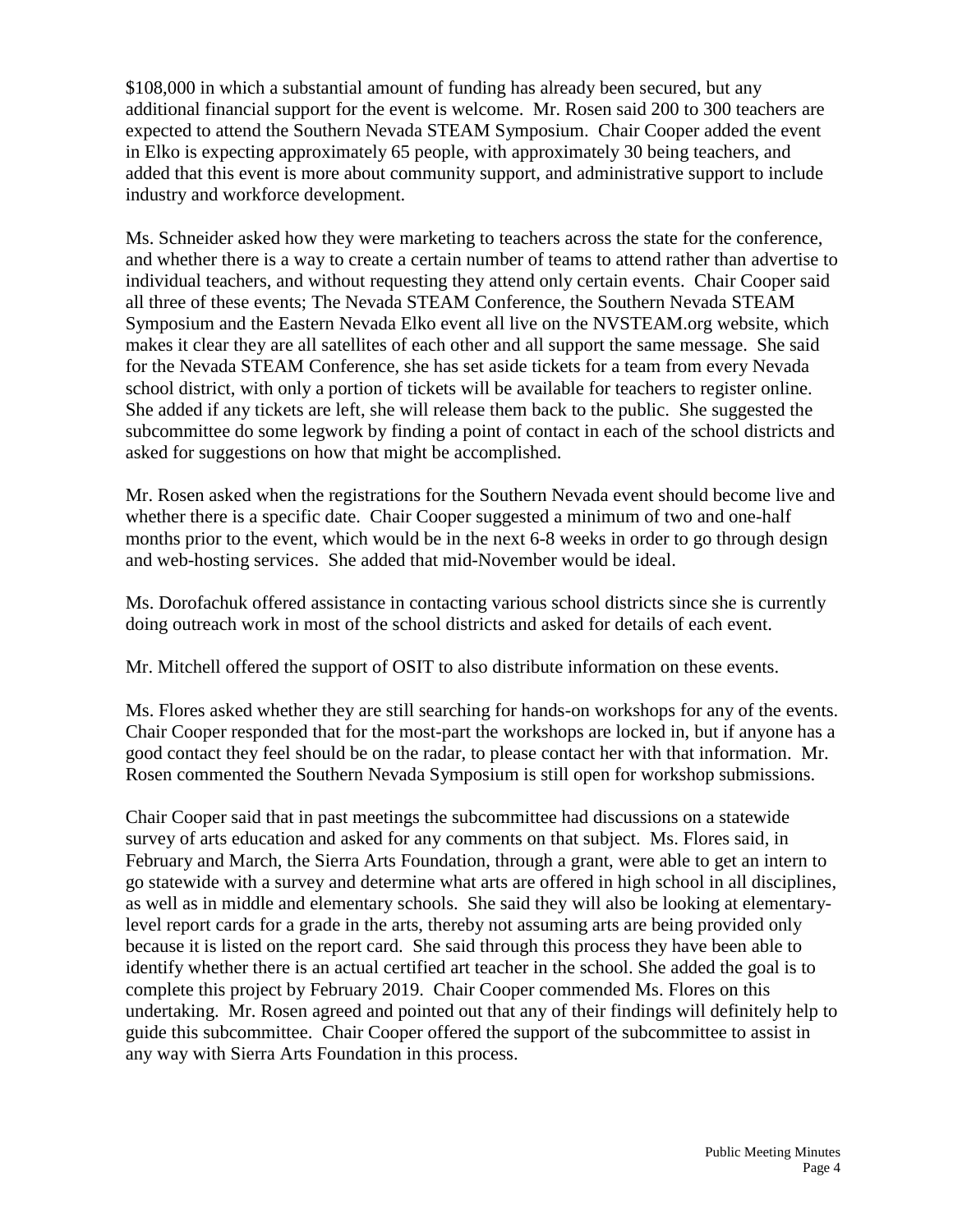Chair Cooper asked that every member of the subcommittee start thinking about ideas for the STEAM subcommittee's next steps.

### **VII. STEAM Subcommittee Member General Announcements** (For information only) Marisa Cooper, Chair

Ms. Garlock commented that Truckee Meadows Community College (TMCC) just got started with their learning community and planning meetings and the students have decided to work on the theme of "Food." She said many ideas were brainstormed, but the top choice selected in the interdisciplinary process was the creation of a recipe book that will be contemporary and sci-fi, not a traditional recipe book. She said all classes and disciplines would contribute. The free event, which is similar to a fair, highlighting what the students did and takes place on Tuesday, April 2, 2019. Chair Cooper asked that Ms. Garlock send an email with more information to the subcommittee members for their support in this event.

Mr. Mitchell introduced the new STEM Program Manager for OSIT, Tracey Gaffney, a former STEM coach at Washoe County School District. He commented that she will be assisting OSIT with STEM programs and professional development, working with schools and teachers.

Ms. Gobbs-Hill reported that The Discovery is having an educator open house in Reno on September 13, 2018 from 3:00 pm to 6:00 pm, and everyone in the education community is welcome to this event.

Chair Cooper thanked Ms. Schiedel of The Discovery and Ms. Holsclaw of the Department of Education for their attendance and support at the Nevada Museum of Art's regular educator evenings.

Ms. Schneider commented the Smith Center for the Performing Arts, Las Vegas is presenting their first ever sensory friendly performance of Disney's *The Lion King,* it is a matinee on November 17, 2018 at 2:00 pm. This performance is intended for individuals with sensory sensitivities and other intellectual or developmental disabilities.

Ms. Christian said the Discovery Children's Museum is currently working on a makerspace gallery. Ms. Schneider added the UNLV Library is also currently adding a makerspace on the first floor.

Mr. Rosen commented on events at Desert Research Institute (DRI). He said they are currently planning the Northern Nevada Science and Technology Festival which will be held on May 14, 2019 through May, 19, 2019. He said they will be working very closely with Ms. Gobbs-Hill from The Discovery.

**VIII. Consider Future Agenda Items for the Next Meeting** (For possible action) Marisa Cooper, Chair

Ms. Cooper said they should include the STEAM Conference and regional events again, as well as a conversation about future projects at the next meeting.